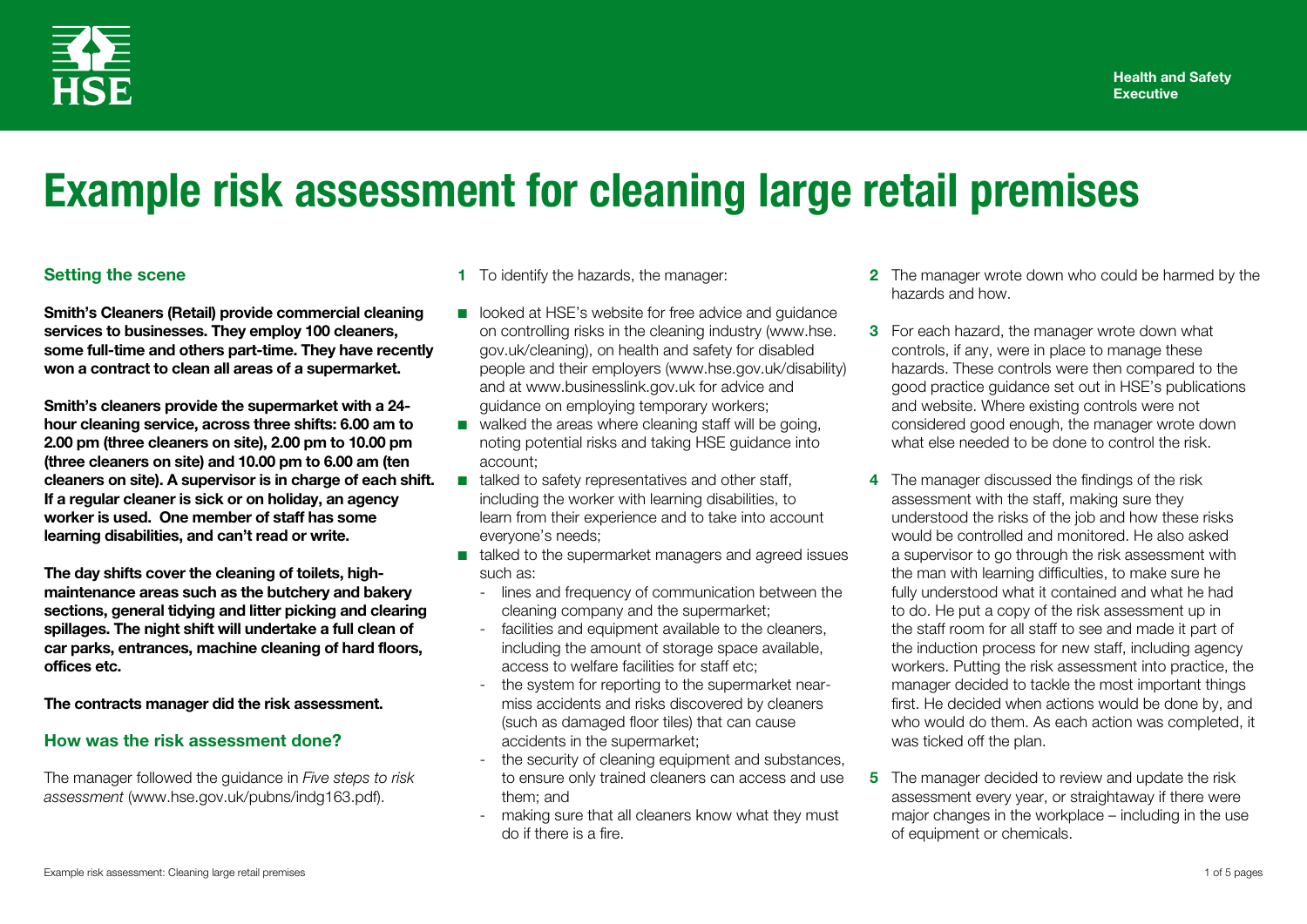# **Company name: Smith's Cleaners (Retail) Date of risk assessment: 1/8/07**

| What are the<br>hazards?                                      | Who might be harmed and<br>how?                                                                                                                                                                                          | What are you already doing?                                                                                                                                                                                                                                                                                                                                                                                                                                                                                                                                                                                                                                                                                | What further action is necessary?                                                                                                                | <b>Action by who?</b>                                 | <b>Action by</b><br>when? | <b>Done</b> |
|---------------------------------------------------------------|--------------------------------------------------------------------------------------------------------------------------------------------------------------------------------------------------------------------------|------------------------------------------------------------------------------------------------------------------------------------------------------------------------------------------------------------------------------------------------------------------------------------------------------------------------------------------------------------------------------------------------------------------------------------------------------------------------------------------------------------------------------------------------------------------------------------------------------------------------------------------------------------------------------------------------------------|--------------------------------------------------------------------------------------------------------------------------------------------------|-------------------------------------------------------|---------------------------|-------------|
| Slips, trips and falls<br>and fall.                           | Staff and others, including<br>the public, risk injuries such<br>as fractures and bruising if<br>they trip over objects, or slip                                                                                         | $\blacksquare$ The right cleaning equipment is used for the right job,<br>and staff follow safe systems of work.<br>Anti-slip matting at entrances.<br>Staff monitor entrances for wet floor surfaces walked in.<br>■ Spillages cleared up immediately, according to agreed<br>procedures, and the floor left dry.<br>Staff do not leave cleaning materials/equipment<br>unattended.<br>Most cleaning machines used have no trailing cables.<br>For machines with cables, cleaners use socket nearest<br>to where they are working and use hazard cones to<br>warn others.<br>Supermarket staff grit outside areas to provide safe<br>walkways in snowy/icy weather.<br>$\blacksquare$ All areas well lit. | Periodic toolbox talks from supervisor to<br>raise awareness of risk of slips and trips.                                                         | Shift supervisors<br>- at least once<br>every 8 weeks | 7/8/07                    | 6/8/07      |
|                                                               | on spillages or on wet floors,                                                                                                                                                                                           |                                                                                                                                                                                                                                                                                                                                                                                                                                                                                                                                                                                                                                                                                                            | Remind staff that, if appropriate, small<br>spillages can be cleaned dry using<br>absorbent paper towels.                                        | Shift supervisors                                     | 7/8/07                    | 6/8/07      |
|                                                               |                                                                                                                                                                                                                          |                                                                                                                                                                                                                                                                                                                                                                                                                                                                                                                                                                                                                                                                                                            | ■ Cleaners reminded to wear sensible shoes,<br>eg flat shoes with a good grip.                                                                   | Shift supervisors                                     | 7/8/07                    | 6/8/07      |
|                                                               |                                                                                                                                                                                                                          |                                                                                                                                                                                                                                                                                                                                                                                                                                                                                                                                                                                                                                                                                                            | Remind cleaners to report any uneven floor<br>surfaces, inside or out, to their supervisor<br>(who reports it to the supermarket for<br>repair). | Shift supervisors                                     | 7/8/07                    | 6/8/07      |
| <b>Contact with bleach</b><br>and other cleaning<br>chemicals | Staff risk getting skin<br>problems such as dermatitis,<br>and eye damage, from direct<br>contact with bleach and<br>other cleaning chemicals,<br>eg solvents and detergents.<br>Vapour may cause breathing<br>problems. | Long-handled mops/brushes, and appropriate gloves,<br>provided and staff trained in their use.<br>All staff trained in the risks, use and storage of cleaning<br>chemicals and wear personal protective equipment as<br>instructed.                                                                                                                                                                                                                                                                                                                                                                                                                                                                        | Staff reminded to report any health<br>problems they think may come from<br>cleaning, and to check for dry, red or itchy<br>skin on their hands. | Supervisors                                           | 7/8/07                    | 6/8/07      |
|                                                               |                                                                                                                                                                                                                          | ■ Cleaning chemicals marked 'irritant' substituted, where<br>possible, for milder alternatives.<br>■ Cleaning machines designed to minimise handling of<br>cleaning chemicals.                                                                                                                                                                                                                                                                                                                                                                                                                                                                                                                             | Staff reminded to wash gloves and aprons<br>after use.                                                                                           | Supervisors                                           | 7/8/07                    | 6/8/07      |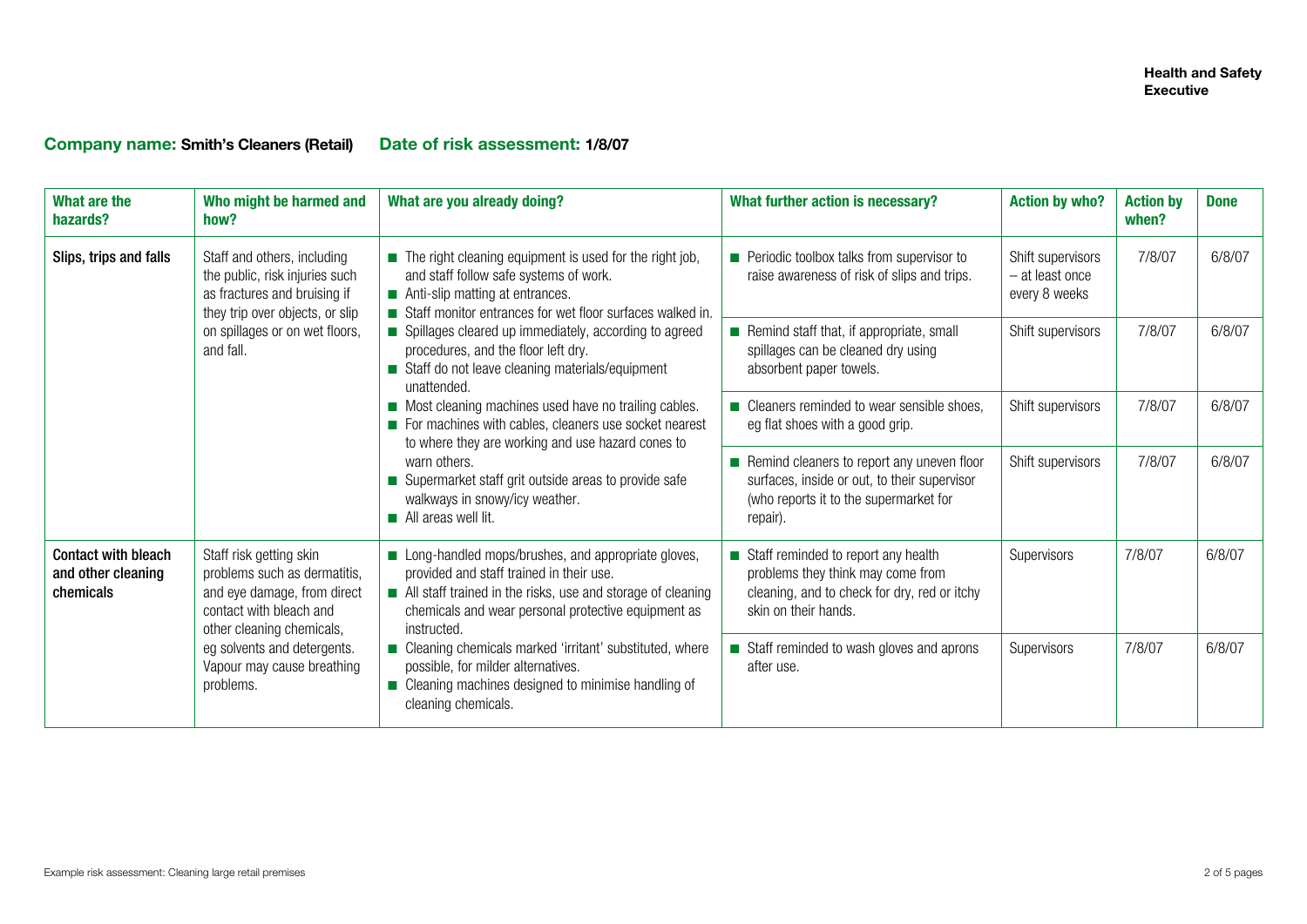| What are the<br>hazards?                                                                                            | Who might be harmed and<br>how?                                                                                                                                                                                                           | What are you already doing?                                                                                                                                                                                                                                                                                                                                                                                                                                                                                                                                                 | What further action is necessary?                                                                                                                       | <b>Action by who?</b> | <b>Action by</b><br>when? | <b>Done</b> |
|---------------------------------------------------------------------------------------------------------------------|-------------------------------------------------------------------------------------------------------------------------------------------------------------------------------------------------------------------------------------------|-----------------------------------------------------------------------------------------------------------------------------------------------------------------------------------------------------------------------------------------------------------------------------------------------------------------------------------------------------------------------------------------------------------------------------------------------------------------------------------------------------------------------------------------------------------------------------|---------------------------------------------------------------------------------------------------------------------------------------------------------|-----------------------|---------------------------|-------------|
| Musculoskeletal<br>disorders (MSDs) and<br>injuries                                                                 | Staff risk problems such as<br>back pain if they try to lift<br>objects that are heavy and/<br>or awkward to carry, such<br>as cleaning machines or<br>heavy waste bags, or if they<br>are required to often work in<br>awkward postures. | All staff trained in lifting safely.<br>Staff using cleaning machines fully trained in their use.<br>Trolleys provided for moving bags of waste and staff<br>use them.<br>Staff do not overfill bags and buckets.<br>Rubbish skip emptied daily by sub-contractors meaning<br>waste bags are not stacked high.<br>Mopping systems have a long-handled wringer, and a<br>bucket on wheels to reduce lifting and carrying.<br>Long-handled mops, brushes and litter pickers provided<br>to reduce need to stretch and stoop.<br>■ Cleaning machines stored near point of use. | Remind staff to tell supervisor if a trolley<br>has defective wheels so it can be taken out<br>of use.                                                  | Supervisors           | 7/8/07                    | 6/8/07      |
| Work at height, eg<br>high cleaning of<br>windows and fascias                                                       | Staff risk bruising and fracture<br>injuries if they fall from any<br>height.                                                                                                                                                             | No ladders' policy.<br>All high-level cleaning done by trained staff working<br>from floor level, using telescopic poles with cleaning<br>tools attached.                                                                                                                                                                                                                                                                                                                                                                                                                   | $\blacksquare$ No further action needed at this stage.                                                                                                  |                       |                           |             |
| Machine cleaning of<br>internal and external<br>(eg car park, delivery<br>zones and shopping<br>aisles) floor areas | Staff and others risk injury<br>from improper use of the<br>machine, eg if the machine<br>were to buck and hit feet or<br>ankles, or if careless driving<br>results in a pedestrian being<br>struck.                                      | Machines provided are the right ones for the job.<br>■ Cleaners trained in the safe use of machines.<br>Pre-use checks done for damaged plugs, cables and<br>on/off switches.<br>Machines regularly examined and maintained by a<br>competent person.<br>Delivery bays/car park areas only swept at night, when<br>there is much less traffic.<br>Staff wear hi-viz clothing when working outside.                                                                                                                                                                          | ■ Cleaners reminded that if they have doubts<br>about the safety of a machine, they are<br>not to use it and to inform their supervisor<br>immediately. | Supervisor            | 7/8/07                    | 6/8/07      |
| Verbal abuse or<br>assault                                                                                          | Staff may suffer verbal abuse,<br>and possibly assault, from<br>members of the public and<br>others.                                                                                                                                      | Staff trained to provide a good, polite service that takes<br>account of customers and others needs.<br>Staff trained in dealing with difficult and/or<br>confrontational situations.<br>Staff report all instances of abuse.                                                                                                                                                                                                                                                                                                                                               | Supervisors reminded to investigate all<br>instances of abuse and inform contract<br>manager of findings and action taken.                              | Manager               | 7/8/07                    | 4/8/07      |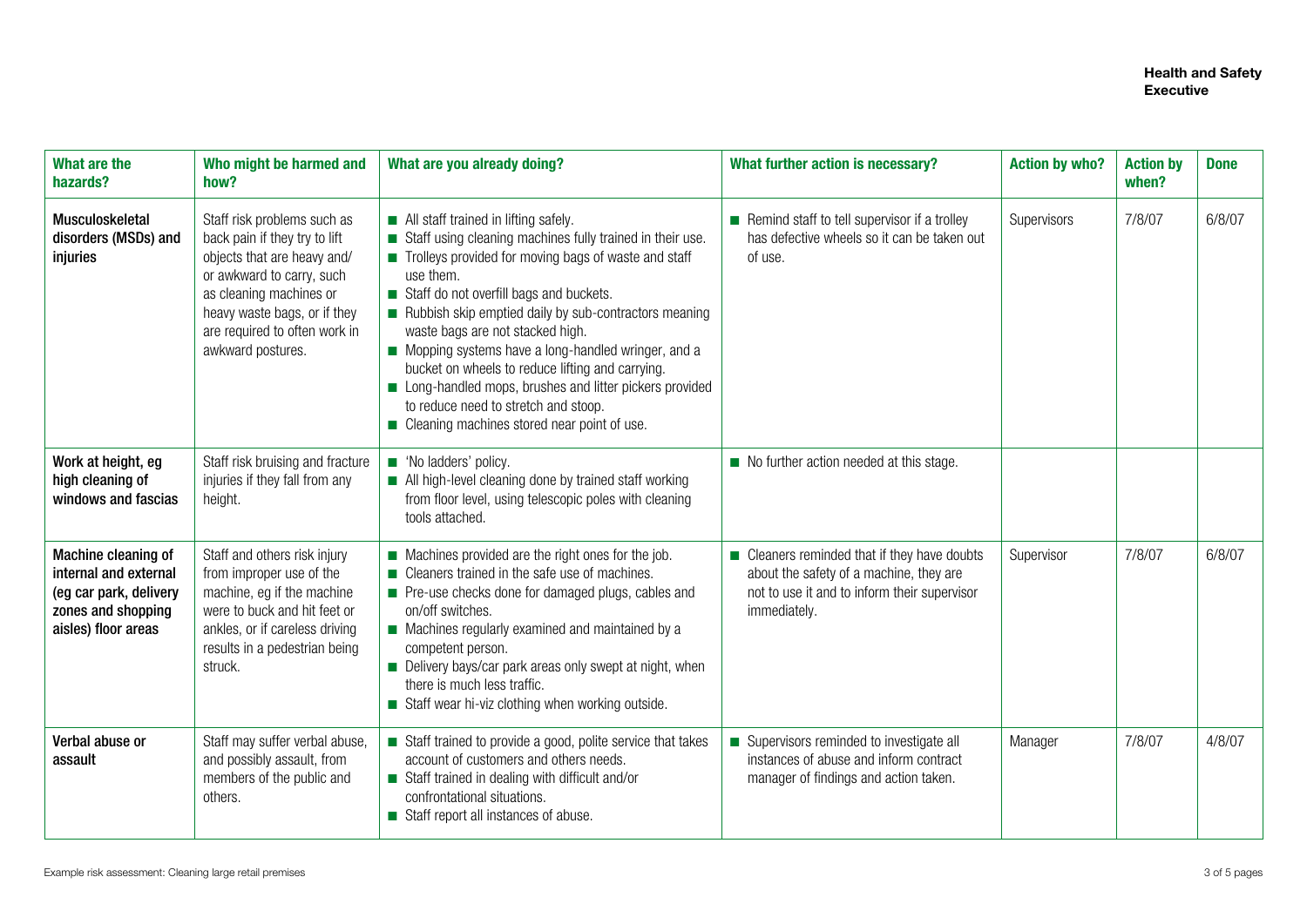| <b>What are the</b><br>hazards?             | Who might be harmed and<br>how?                                                                                                                                                | What are you already doing?                                                                                                                                                                                                                                                                                                                                              | What further action is necessary?                                                                        | <b>Action by who?</b> | <b>Action by</b><br>when? | <b>Done</b> |
|---------------------------------------------|--------------------------------------------------------------------------------------------------------------------------------------------------------------------------------|--------------------------------------------------------------------------------------------------------------------------------------------------------------------------------------------------------------------------------------------------------------------------------------------------------------------------------------------------------------------------|----------------------------------------------------------------------------------------------------------|-----------------------|---------------------------|-------------|
| Motor vehicles and lift<br>trucks           | Staff cleaning external<br>areas where there is vehicle<br>movement (eg car parks,<br>delivery bays) risk serious<br>injury if struck by a motor<br>vehicle or a lift truck.   | Staff trained in on-site vehicle safety, including safe<br>systems of work used by supermarket staff.<br>Car parks and delivery areas are only cleaned at night,<br>when there is much less traffic.<br>$\blacksquare$ External areas are all well lit.<br>■ Walkways in external areas marked, and staff use them.<br>Hi-viz tabards worn by all staff working outside. | Supervisors to ensure that agency staff are<br>briefed on pedestrian safety before they<br>work outside. | Supervisors           | As<br>necessary           |             |
| Electrical                                  | Staff risk electric shocks or<br>burns from faulty electrical<br>equipment or installation,<br>or from misuse of electrical<br>appliances.                                     | Staff trained to perform pre-use checks on cables,<br>switches and sockets before using electrical appliances.<br>Electrical installation tested and maintained by<br>competent people according to a planned schedule.<br>Staff trained in basic electrical safety, eg not to splash<br>water near sockets.                                                             | Remind staff to do pre-use checks before<br>using electrical appliances.                                 | Supervisors           | 7/8/07                    | 6/8/07      |
| <b>Extremes of weather</b>                  | Staff working outside may<br>suffer discomfort and possibly<br>ill health from exposure to<br>cold, wet weather.                                                               | ■ Suitable personal protective equipment provided for<br>staff working outdoors.                                                                                                                                                                                                                                                                                         | $\blacksquare$ No further action needed at this stage.                                                   |                       |                           |             |
| <b>Collecting sharp</b><br>waste            | Staff picking litter in the car<br>park risk potentially serious<br>injury from sharp objects,<br>including discarded needles.<br>Staff cleaning toilets at risk<br>from same. | Staff trained in safe systems of work and provided with<br>suitable tools (litter pickers) and personal protective<br>equipment.                                                                                                                                                                                                                                         | $\blacksquare$ Pin up a notice in the staff room reminding<br>staff of dangers from sharp objects.       | Manager               | 7/8/07                    | 4/8/07      |
| <b>Charging and storage</b><br>of batteries | Staff risk burns from contact<br>with battery acid when<br>charging batteries.                                                                                                 | • Only authorised, trained staff do this job, wearing<br>suitable personal protective equipment and following a<br>safe system of work.<br>■ Well-ventilated area provided for charging.<br>Safe storage area for spare motive power batteries.                                                                                                                          | • Put up a sign setting out the charging<br>procedure at the charging point.                             | Manager               | 31/08/07                  | 9/08/07     |